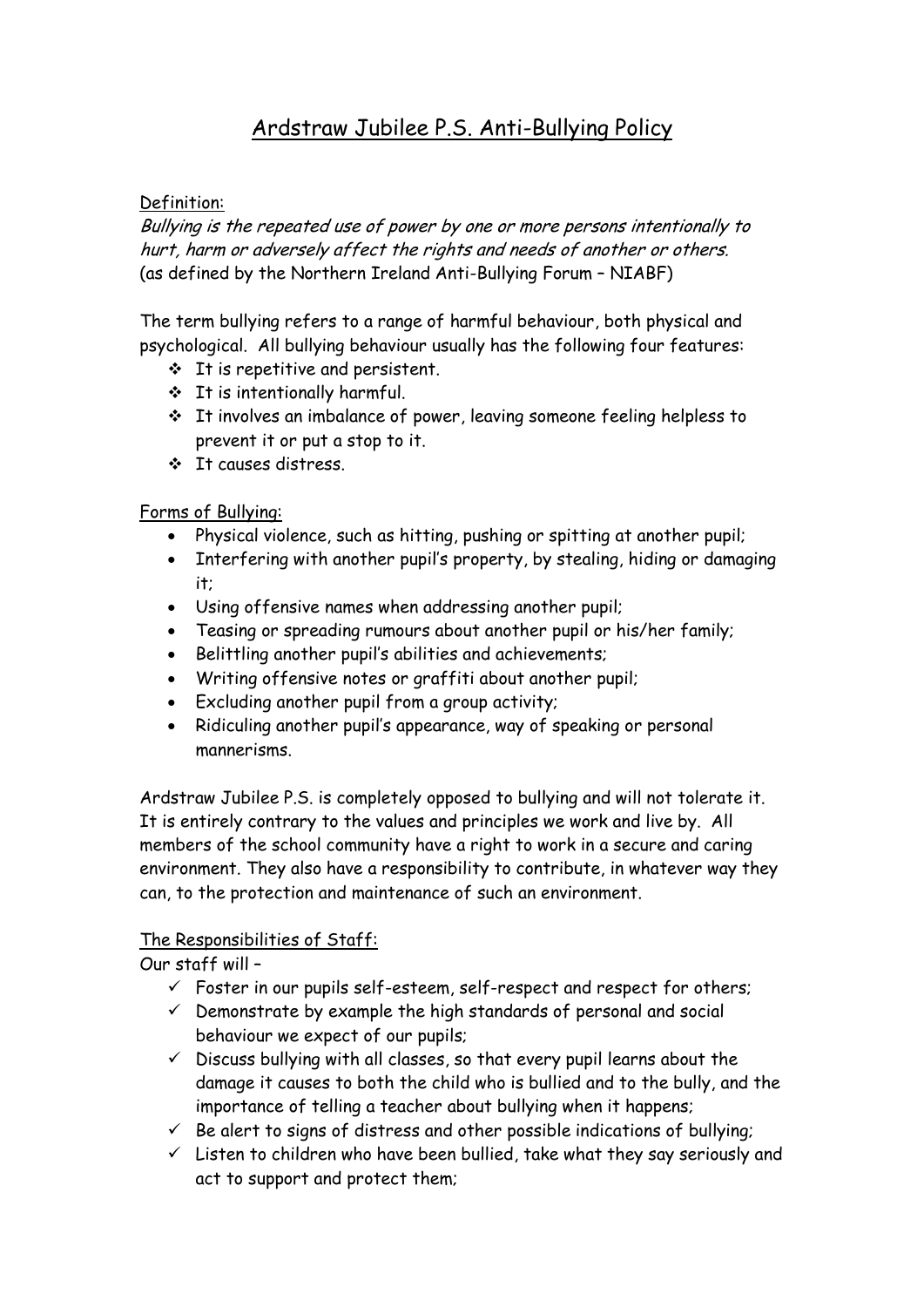- $\checkmark$  Report suspected cases of bullying to Mrs Porter (our Designated Teacher for Child Protection);
- $\checkmark$  Follow up any complaint by a parent about bullying, and report back promptly and fully on the action which has been taken;
- $\checkmark$  Deal with observed instances of bullying promptly and effectively, in accordance with agreed procedures.

## The Responsibilities of Pupils:

We expect our pupils to -

- $\checkmark$  Refrain from becoming involved in any kind of bullying, even at the risk of incurring temporary unpopularity;
- $\checkmark$  Intervene to protect the pupil who is being bullied, unless it is unsafe to do so;
- $\checkmark$  Report to a member of staff any witnessed or suspected instances of bullying, to dispel any climate of secrecy and help to prevent further instances;

Anyone who becomes the target of bully/bullies should –

 $\checkmark$  Not suffer in silence, but have the courage to speak out, to put an end to their suffering and that of other potential targets.

# The Responsibilities of Parents:

We ask our parents to support their children and the school by -

- $\checkmark$  Watching for signs of distress or unusual behaviour in their children, which might be evidence of bullying;
- $\checkmark$  Advising their children to report any bullying to Mrs Porter or their class teacher, and explain the implications of allowing the bullying to continue unchecked, for themselves and other children;
- $\checkmark$  Advising their children not to retaliate violently to any form of bullying;
- $\checkmark$  Being sympathetic and supportive towards their children, and reassuring them that appropriate action will be taken;
- $\checkmark$  Keeping a written record of any reported instances of bullying;
- $\checkmark$  Informing the school of any suspected bullying, even if their children are not involved;
- $\checkmark$  Co-operating with the school, if their children are accused of bullying, try to ascertain the truth, and point out the implications of bullying, both for the children who are bullied and for the bullies themselves.

The Responsibilities of All:

Everyone should –

 $\checkmark$  Work together to combat and, hopefully in time, to eradicate bullying.